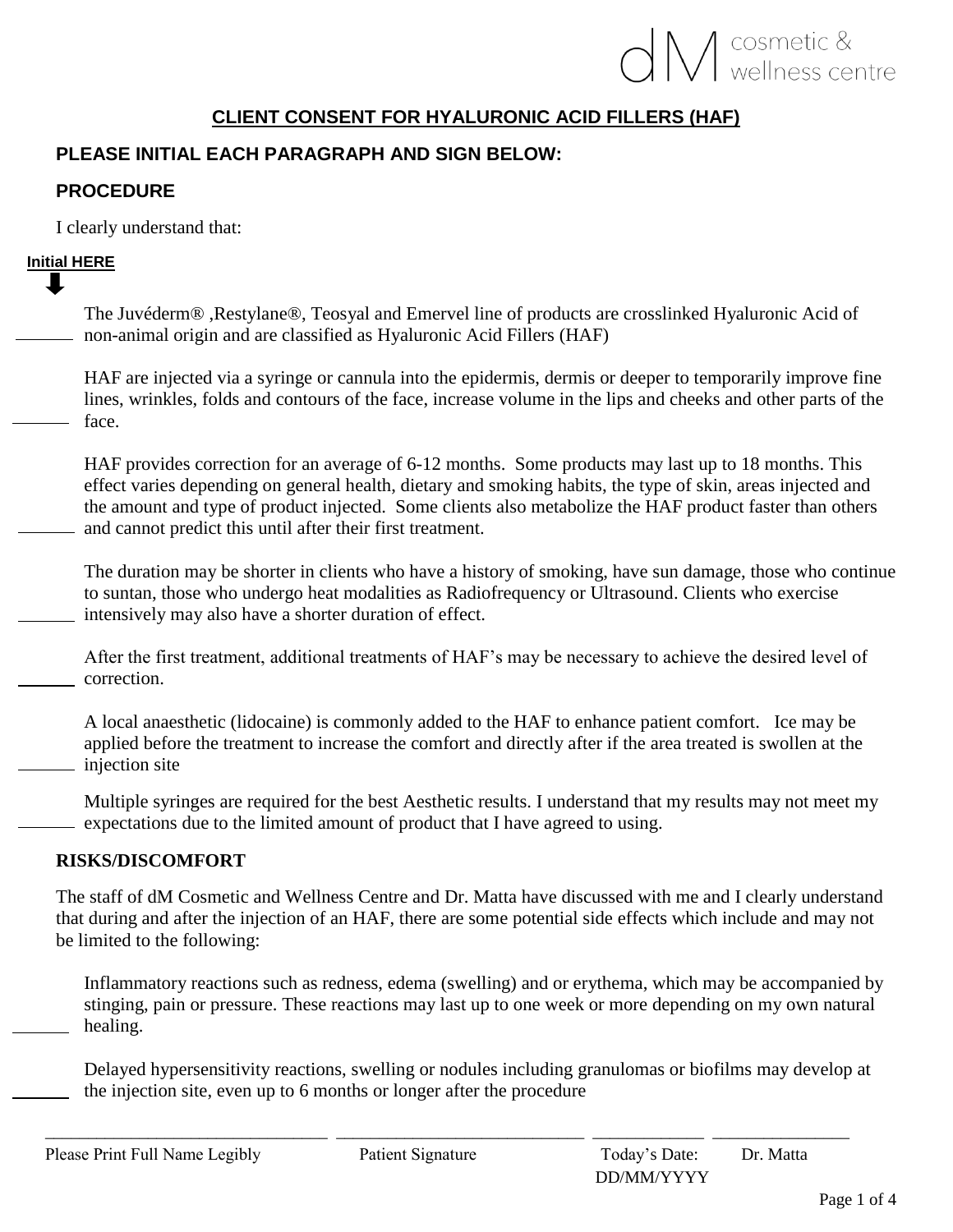

# **Initial HERE**

| Very rare cases of discolouration of the injection site have been reported                                  |                                                                                                                                                                                                       |
|-------------------------------------------------------------------------------------------------------------|-------------------------------------------------------------------------------------------------------------------------------------------------------------------------------------------------------|
| rare cases of blindness have been reported.                                                                 | Very rare cases of necrosis in the glabellar region and in the corner of the nose have been reported. Very                                                                                            |
| significantly higher.                                                                                       | Dr. Matta has discussed with me that if I have had any nasal or facial surgery my risks of complications is                                                                                           |
| must be reported to the physician as soon as possible                                                       | Persistence of inflammatory reactions for more than one week or the development of any other side effect                                                                                              |
| acetylsalicylic acid, blood thinners as Coumadin or Plavix, or herbal supplements, or red wine.             | Increase of bruising or bleeding at injection site if using a substance such as such Ibuprofen (Advil®),                                                                                              |
| Some visible lumps may occur temporarily following the injection.                                           |                                                                                                                                                                                                       |
| Some patients may experience additional swelling or tenderness at the injection site and in rare occasions, |                                                                                                                                                                                                       |
| cases may need to be treated with oral corticosteriods or other therapy.                                    | pustules might form. These reactions might last for as long as approximately 2 weeks, and in appropriate                                                                                              |
| month, but in peculiar instances, can last as long as one year.                                             |                                                                                                                                                                                                       |
| <b>MEDICAL HISTORY</b><br>clearly understand that I cannot be treated with HAF:                             | I have informed the staff of dM Cosmetic and Wellness Centre and Dr. Matta of my medical history and I                                                                                                |
| If I am Pregnant or breast feeding                                                                          | Some patients may notice temporary numbness or tingling in the area treated that usually will last less than a<br>If I have a known hypersensitivity to<br>hyaluronic acid, and have severe allergies |
| In areas presenting with inflammatory and<br>$\sim$ /or infectious skin problems.                           | If I have been injected in the past with any<br>semi permanent or permanent filler<br>(Bioalcamed or Artefill, Sculptra, Radiesse)                                                                    |

Patients who have autoimmune conditions or are significantly inflammatory have a higher chance of inflammatory reactions and treatment with HAF must be made on a case by case basis with full understanding of the risks.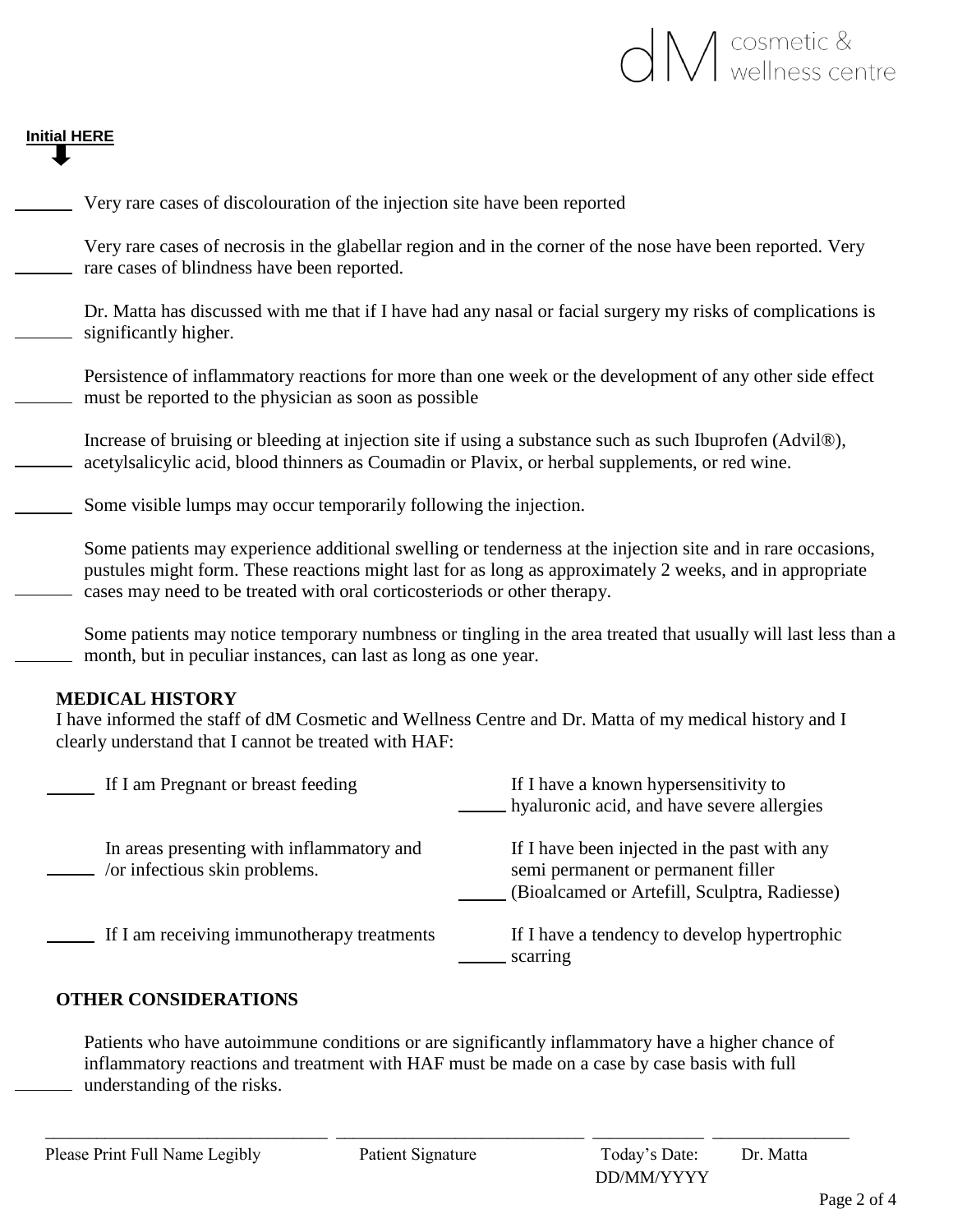

As with all injections, this procedure carries the risk of infection. The syringe is sterile and standard precautions associated with injectable materials have been taken.

If you are considering laser treatment, chemical skin peeling or any other procedure based on a skin response after HAF treatment, or you have recently had such treatments and the skin has not healed completely, there is a possible risk of an inflammatory reaction at the implant site.

Most patients are pleased with the results of HAF's, however, like any cosmetic procedure, there is no guarantee that you will be completely satisfied.

There is no guarantee that wrinkles and folds will disappear completely, or that you will **not** require additional treatments to achieve the results you seek. While the effects of HAF one use can last longer than other comparable treatments, the procedure is still temporary. Additional treatments will be required periodically, generally within 6 months to one year, involving additional injections for the effect to continue.

After treatment, you should minimize exposure of the treated area to excessive sun or UV lamp exposure and extreme cold weather until any initial swelling or redness has gone away.

## **ALTERNATIVES**

**Initial HERE**

This is a voluntary cosmetic procedure. No treatment is necessary or required. Other alternative treatments which vary in sensitivity, effect and duration include: animal-derived collagen filler products, dermal fillers derived from the patient's own fat tissues, synthetic plastic permanent implants, or bacterial toxins that can weaken muscles that cause some wrinkles.

I understand that the injector will choose the dermal filler based on the area to be injected. The injector will recommend the amount of product required for the best results. Changes in the recommendations may alter the outcome of the treatment.

### **COST/PAYMENT**

The cost of treatment will be billed to you individually. Since most uses of HAF are considered cosmetic, they are generally not reimbursable by government or private health care insurers.

## **PHOTOGRAPHS**

I authorize dM Cosmetic and Wellness Centre and/or Dr. Matta to take photographs before the treatment and on the follow up appointment after the procedure. These photographs are considered as part of my medical record.

I allow Dr. Matta and/or the staff of dM Cosmetic and Wellness Centre to share my medical information and pictures in the case of any adverse events with other physicians, without expressed permission at that time.